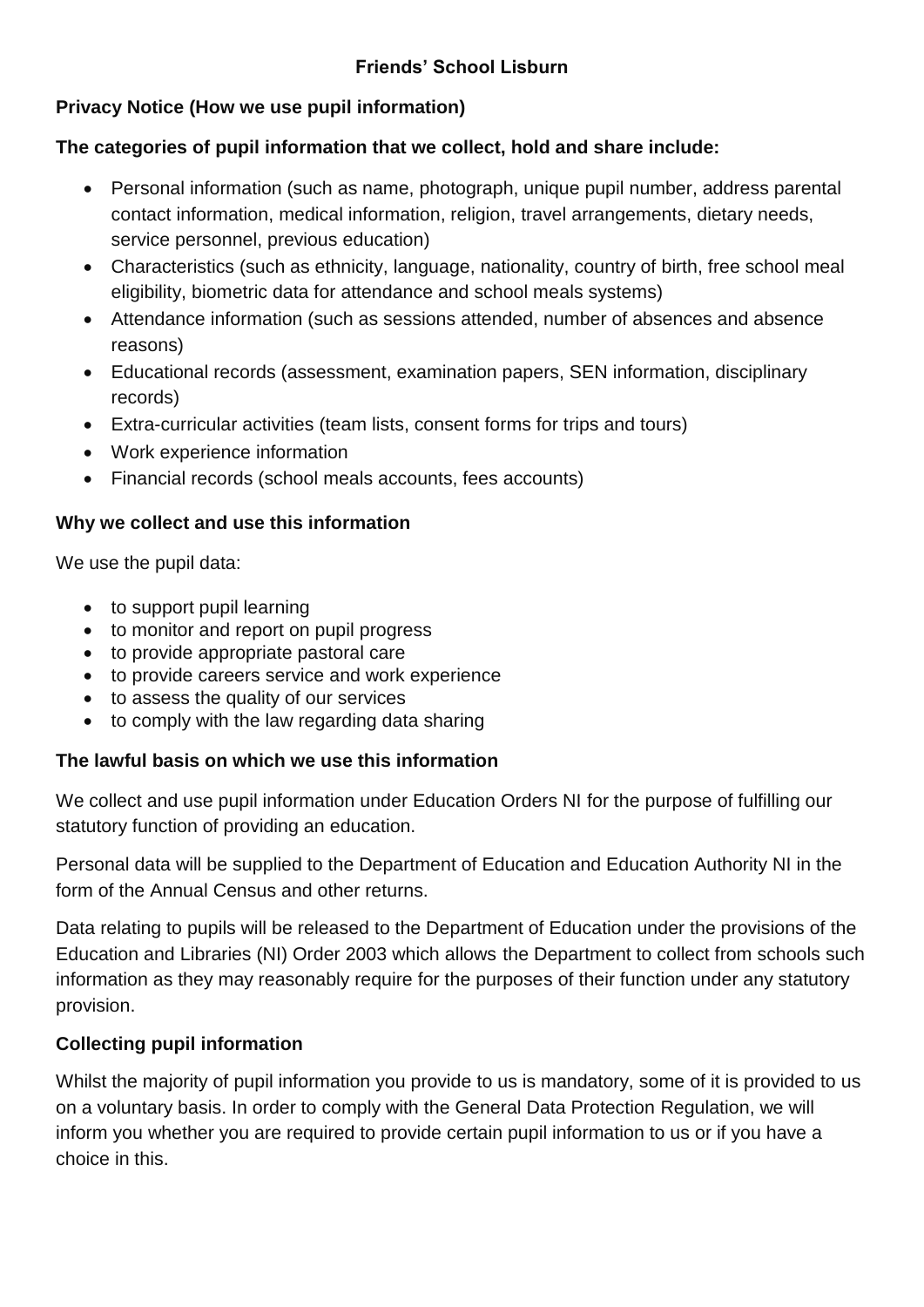## **Storing pupil data**

We hold pupil data until the pupil attains the age of 23 (or 26 for SEN pupils)

C2k is a ICT service provided for all schools in Northern Ireland. It provides all pupils with an email address, and access to a wide range of online teaching services. It is coordinated by the Education Authority and maintains a number of systems which hold pupil data. The C2K project uses Capita to maintain its core systems and servers which holds personal pupil data.

## **Who we share pupil information with**

We routinely share pupil information with:

- schools that the pupils attend after leaving us
- the Department of Education (DENI)
- Electoral Office of Northern Ireland
- Health and Social Care Trust/School nurse service
- Parentmail (Parental Contact Information)
- Awarding/Examination bodies (examination entries)
- Learning Records Service

## **Why we share pupil information**

We do not share information about our pupils with anyone without consent unless the law and our policies allow us to do so.

We share pupils' data with the Department of Education (DENI) on a statutory basis. This data sharing underpins school funding and educational attainment policy and monitoring.

School is obliged to share personal data with the Electoral Office of Northern Ireland under regulation 42 of the Representation of the People (NI) Regulations 2008. The school is a "specified authority" as a secondary school within the meaning of article 2 of the Education and Libraries (NI) Order 1986.

Some of the information collected may be shared with Health and Social Care Trusts as a matter of Public Interest to facilitate the operation of healthcare programmes for pupils.

### **Data collection requirements:**

DENI has a legal power to ask schools for data. The statutory provisions are set out in the Education and Libraries (NI) Order 2003 Article 37

# **Requesting access to your personal data**

Under data protection legislation, parents and pupils have the right to request access to information about them that we hold. To make a request for your personal information, or be given access to your child's educational record, contact the Principal.